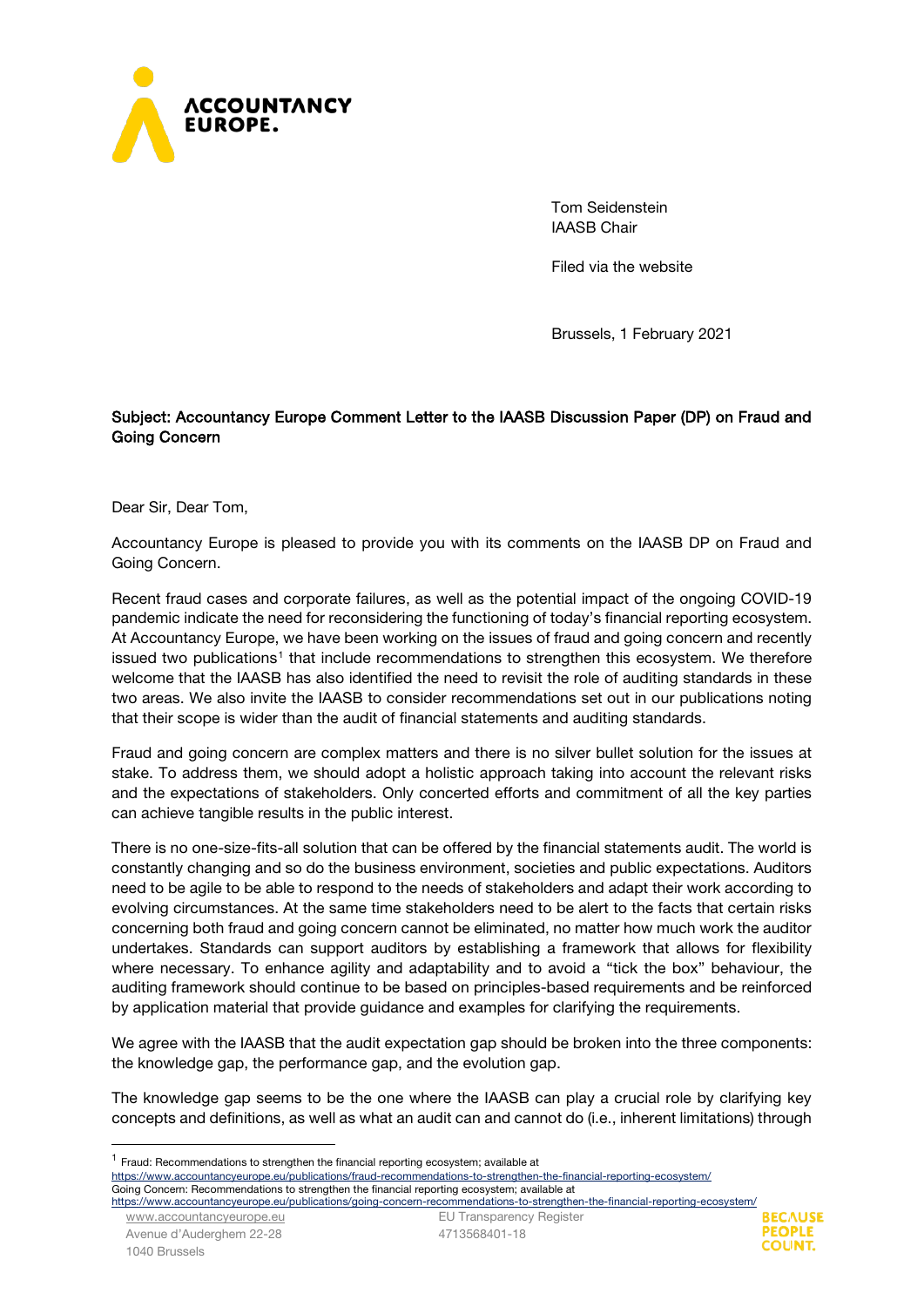communication and education directed to all stakeholders. We note that for both fraud and going concern there are certain concepts which are commonly misinterpreted or understood differently by stakeholders.

We expect that the risk-based approach to quality management in audit firms, as described in the new set of quality standards released by the IAASB, as well as the recently revised ISA 315 that includes a more robust and consistent risk identification and assessment, will help narrowing the performance gap. Audit firms will demonstrate even more their commitment to quality.

The auditor's role can be reconsidered and expanded as a response to the evolving expectations and thus responding to the evolution gap. The IAASB should consider and consult on (i) adapting the scope of the audit of financial statements and/or (ii) developing assurance standards for complementary engagements that auditors could undertake alongside the statutory audit.

For the evolution of auditor's role, certain preconditions should be met as explained in our detailed responses below. The primary responsibility for fraud prevention and assessment of the entity's going concern lies with the management and Those Charged with Governance (TCWG) of the entity. Hence, any expansion in the auditor's work will need to be based on increased requirements for the audited entities.

In addition, the value of an audit is closely linked to its timeliness. The same is true for the information provided to the markets by the entities. Therefore, any evolution of reporting and auditing should not be at the expense of providing timely information to the public.

Finally, we believe that any changes to the current functioning of the financial reporting ecosystem, including changes linked to the audit purpose and scope, should be based on the outcome of a cost/benefit analysis and an impact assessment.

For further information on this letter, please contact Harun Saki at [harun@accountancyeurope.eu](mailto:harun@accountancyeurope.eu) or Noémi Robert at [noemi@accountancyeurope.eu.](mailto:noemi@accountancyeurope.eu)

Sincerely,

Olivier Boutellis-Taft Chief Executive

# **About Accountancy Europe**

Accountancy Europe unites 50 professional organisations from 35 countries that represent close to 1 million professional accountants, auditors and advisors. They make numbers work for people. Accountancy Europe translates their daily experience to inform the public policy debate in Europe and beyond. Accountancy Europe is in the EU Transparency Register (No 4713568401-18).

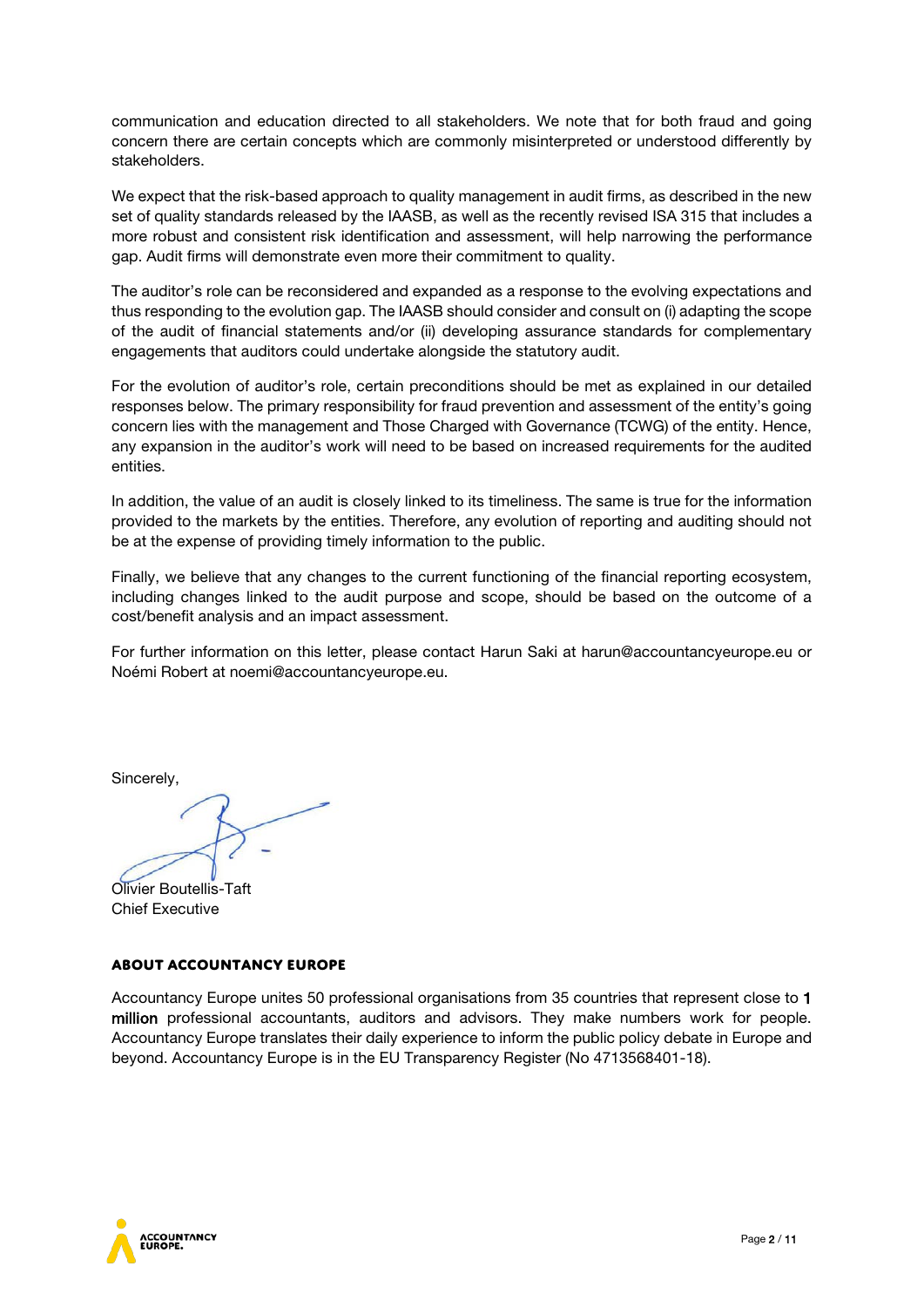# **Annex - Request for Comments**

Question 1- In regard to the expectation gap (see Section I):

What do you think is the main cause of the expectation gap relating to fraud and going concern in an audit of financial statements?

In your view, what could be done, by the IAASB and/or others (please specify), to narrow the expectation gap related to fraud and going concern in an audit of financial statements?

#### General considerations on what could be done

All parties in the financial reporting ecosystem have a role to play in addressing the expectation gap related to fraud and going concern in an audit of financial statements. The efforts of the IAASB should focus on responding to valid and reasonable expectations and proposed changes should take account of the outcome of a cost/benefit analysis. Stakeholders and users of financial statements consist of a very broad and heterogeneous group. As a prerequisite to suggesting any changes, we need to understand what the valid expectations are. The way the IAASB is referring to "the" expectation gap and "the" stakeholders could be seen as simplifying the issues at stake.

The starting point for reducing the expectation gap should be to understand:

- various stakeholders' expectations
- the role of each party in the financial reporting ecosystem (including audit committees, management, internal audit, accounting and reporting standards-setters, regulators and supervisory authorities) to address these expectations

When these are clear, a forward-looking discussion can commence considering whether it is possible and viable, in order to reduce the expectation gap, to (i) adapt the scope of the audit of financial statements or (ii) reflect on complementary engagements that auditors could undertake alongside the statutory audit. As a principle, additional requirements for entities and enforcing robust corporate governance should be the starting point and the driver for any enhanced role of the auditor.

Some stakeholders seem to expect auditors to detect and communicate all instances of fraud committed within an entity and to make a decisive conclusion about the entity's ability to continue as going concern. We believe that these are not necessarily reasonable expectations.

There could however be quick wins to consider without changing the standards, such as the development of guidance, the publication of educational papers with examples, etc. In any case, if the IAASB were to substantially change the standards, it should also ensure that the drivers of any changes to the ISAs are evidence-based.

As emphasised by the IAASB, part of the expectation gap is linked to a knowledge gap. There is a certain level of inconsistency in stakeholders' understanding with regards to what the purpose of the audit actually is. In this regard, the IAASB should clarify the requirements and concepts that are commonly misunderstood by stakeholders. These include:

- the auditor's responsibility and the inherent limitations for both fraud and going concern
- the relationship between fraud and intentional non-compliance with laws and regulations, including topics like money laundering and corruption
- the meaning and implications of quantitative and qualitative materiality with regards to misstatements due to fraud

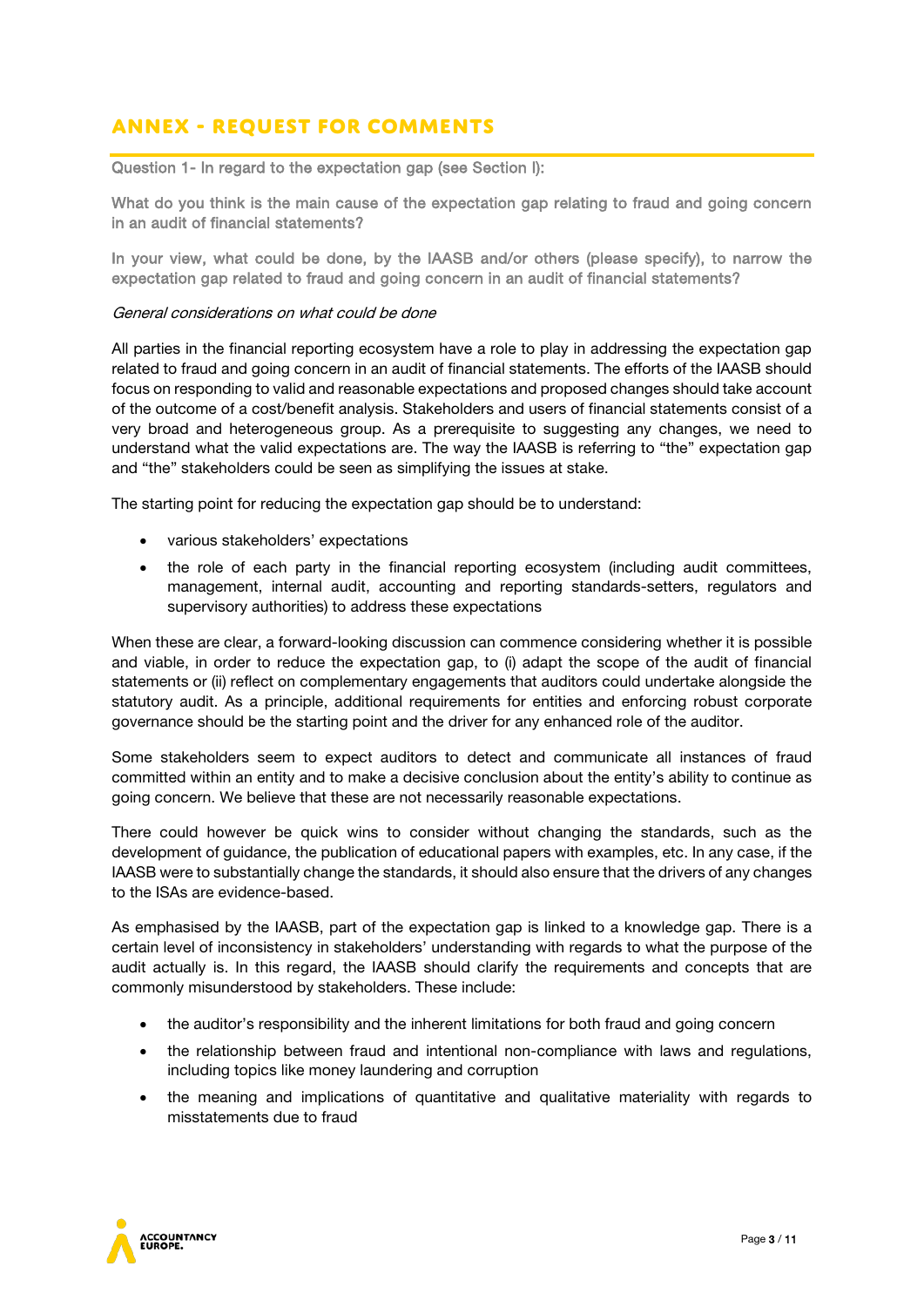We believe that the IAASB has a further role in actively informing stakeholders (i.e., through targeted outreach), especially as to the inherent limitations the auditor faces in an audit of financial statements. Although this information is available in ISAs and other materials issued by the IAASB, the inherent limitations are not necessarily comprehended. Hence, a more proactive stance is needed from the IAASB to ensure it reaches all stakeholders.

We also need to further explore how to address the performance gap, and in particular around the issues below that are recurrent in quality reviews:

- what professional scepticism is and how it should be applied better in an audit
- how to ensure effective two-way communication with audit committees on risks related to fraud and going concern

## Less Complex Entities (LCEs)

The current project on LCE should allow the IAASB to consider the specificities of such entities. It is important to remain principles-based and fully scalable given that LCE's control environment is often easy to comprehend, but not easy to test due to the limited segregation of duties and established procedures.

#### Fraud

#### Causes of the expectation gap

An audit conducted in accordance with the ISA framework follows a risk-based approach, focuses on material misstatements as opposed to all misstatements and does not provide absolute assurance. Accordingly, auditors identify and assess risks of material misstatement and respond to these risks by designing and performing audit procedures. The combination of reasonable but not absolute assurance and a risk-based approach results in an unavoidable risk that some material misstatements in the financial statements may not be detected.

The auditor's current responsibility is to plan an audit to obtain reasonable assurance that the financial statements are not materially misstated due to fraud or error. There is not a clear distinction between these two categories, i.e., fraud or error: one may lead to the other and, the auditor's responsibility in respect of error or fraud is equal, but the work effort is different. It raises the question if we should be referring to fraud and error in this way.

#### What could be done

As a prerequisite for the auditor to do and report more on fraud, it is first necessary that management:

- designs and implements internal controls to mitigate fraud risk
- discloses publicly the operating effectiveness of the internal controls designed to mitigate fraud risks

A cost/benefit analysis is important to make sure that those actions are practical for small and medium and/or less complex entities. For PIEs, the cost/benefit analysis should also take account of the public interest with any effect on the timeliness of reporting.

As emphasised in the DP, the auditor is not responsible for preventing non-compliance and cannot be expected to detect non-compliance with all laws and regulations. Nevertheless, it is part of the auditor's role to perform specific procedures to help identify instances of non-compliance with laws and regulations that may have a material effect on the financial statements. In some stakeholders'

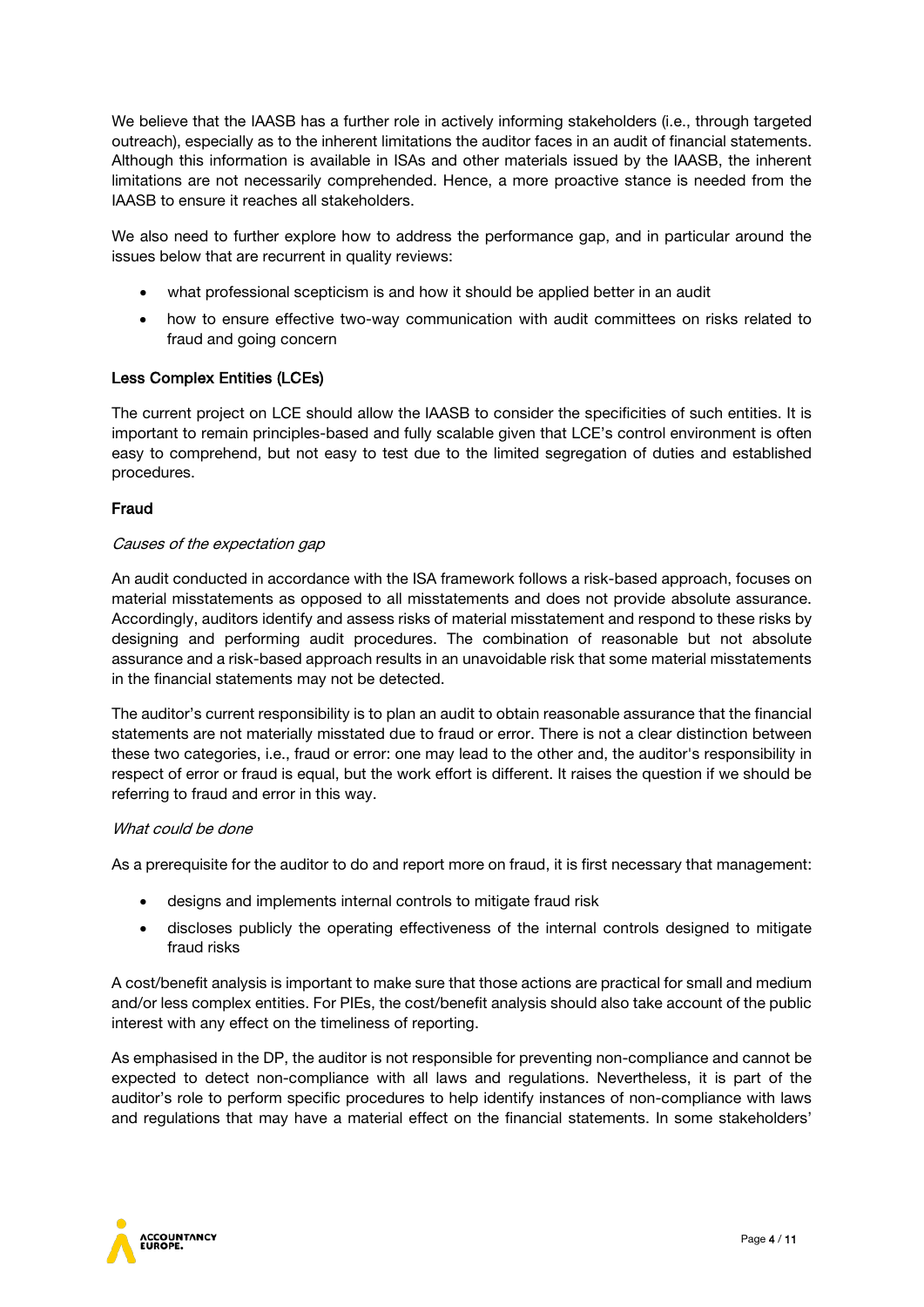view, non-compliance with certain laws and regulations, such as anti-money laundering laws, should be considered as a fraud risk in an audit of financial statements.

The IAASB should explore how to make the distinction clear between the prevention/deterrence of material fraud and detection thereof. As included in a Factsheet we published on The Auditor's Role *in Fighting Financial Crime*<sup>[2](#page-4-0)</sup>, the auditor's role in fraud prevention/deterrence is limited and mainly linked to the procedures put in place to accept a new audit client and to properly understand the entity and its control environment.

Regarding the auditor's role in fraud detection, it is currently linked to the responsibility of obtaining reasonable assurance that the financial statements are free from material misstatement, whether due to fraud or error. The term 'fraud' and the associated auditor's responsibilities in the ISAs refer to fraud as a result of fraudulent financial reporting or misappropriation of assets. The IAASB should explore whether the scope and the limits of these two categories are sufficiently understood by stakeholders.

## Going concern

#### Causes of the expectation gap

We believe that there is a specific expectation gap linked to going concern about where to put the cursor in case of a 'close call' when it is not straightforward whether management's mitigating plans will be sufficient, but on balance, after much work during the audit, it is concluded they are just about sufficient. Another reason for the expectation gap is the different interpretations of going concern and material uncertainty concepts, since accounting frameworks do not always define these in the same way. The difference between corporate governance requirements in various jurisdictions may also create different expectations for international investors.

It is also important to emphasise the two different purposes in making the going concern assessment. The first is about concluding whether the going concern basis of accounting is appropriate for the financial statements in accordance with the period defined in the accounting framework (i.e. prevention aspect). The second is about providing information to stakeholders about the economic and financial viability of the entity, as well as potentially its resilience (i.e., transparency aspect). Although there is an overlap, the auditor's role would be different for each of these purposes. The fact that both are referred to by the same words "going concern" is significant in creating the expectation gap.

#### What could be done

It is important to acknowledge that evaluating an entity's ability to continue as a going concern has its inherent limitations which cannot be eliminated. This is because no one can predict future events with certainty. Nevertheless, steps can be taken in a helpful way towards making the ecosystem more resilient (see our response to Question 3).

<span id="page-4-0"></span><sup>2</sup> [https://www.accountancyeurope.eu/wp-content/uploads/180112\\_Technical-paper-Auditors-role-in-the-fight-against-fraud](https://www.accountancyeurope.eu/wp-content/uploads/180112_Technical-paper-Auditors-role-in-the-fight-against-fraud-corruption-and-money-laundering.pdf)[corruption-and-money-laundering.pdf](https://www.accountancyeurope.eu/wp-content/uploads/180112_Technical-paper-Auditors-role-in-the-fight-against-fraud-corruption-and-money-laundering.pdf)

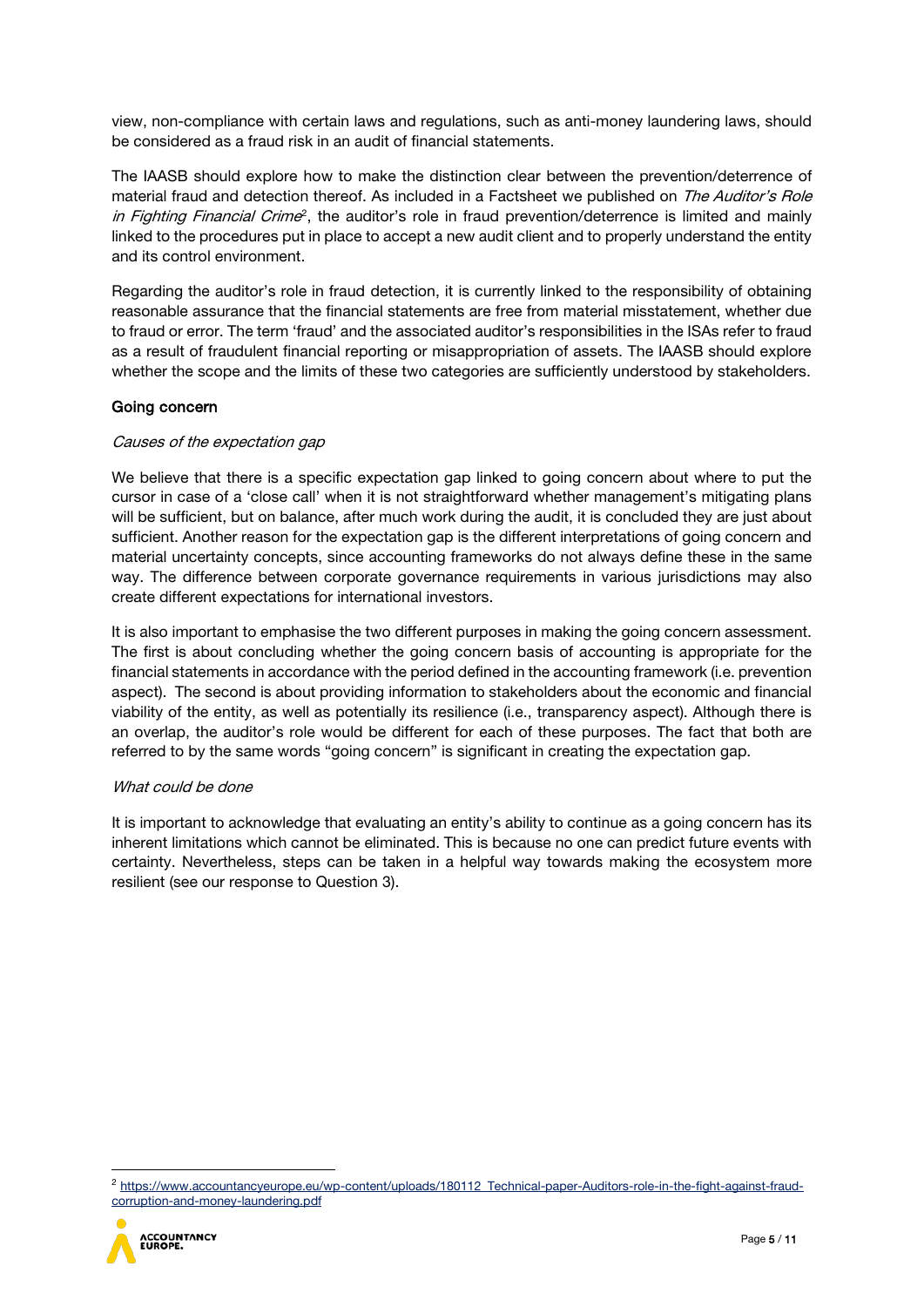Question 2 - This paper sets out the auditor's current requirements in relation to fraud in an audit of financial statements, and some of the issues and challenges that have been raised with respect to this (see Sections II and IV). In your view:

Should the auditor have enhanced or more requirements with regard to fraud in an audit of financial statements? If yes, in what areas?

Is there a need for enhanced procedures only certain entities or in specific circumstances?! If yes:

- (i) For what types of entities or in what circumstances
- (ii) What enhancements are needed?

(iii) Should these changes be made within the ISAs or outside the scope of an audit (e.g., a different engagement)? Please explain your answer.

Would requiring a "suspicious mindset" contribute to enhanced fraud identification when planning and performing the audit? Why or why not?

(i) Should the IAASB enhance the auditor's considerations around fraud to include a "suspicious mindset"? If yes, for all audits or only in some circumstances?

Do you believe more transparency is needed about the auditor's work in relation to fraud in an audit of financial statements? If yes, what additional information is needed and how should this information be communicated (e.g. in communications with those charged with governance, in the auditor's report, etc.)?

#### Transparent and timely communication

While ISA 260 and ISA 265 already require timely communication with TCWG, enhancement could be done to encourage auditors to have more purposeful and regular discussions especially with audit committees about fraud risks, and to *promptly* communicate with them where appropriate. For PIEs, these discussions should include topics such as how whistleblowing mechanism works within the entity and the risk of fraud committed by management. The IAASB could consider introducing requirements for more transparency towards TCWG, regarding to which extent the audit was designed to identify fraud.

The implications of fraud committed by management are generally more severe compared to fraud committed by employees. Additionally, it is more difficult to detect management fraud. Therefore, the risk of fraud involving the management of the entity requires a different audit approach and we believe that this difference should be properly addressed in ISA 240.

Furthermore, the IAASB could consider developing a separate assurance standard for the cases where management is required by laws or regulations to make a statement on fraud risk management and/or controls against an acceptable framework and auditors are required to report publicly their conclusion on this statement.

It is important to balance all of the competing objectives when considering changes in relation to the scope of audit and fraud. It is also important that reliable information is available to stakeholders on a timely basis. A conflict may therefore arise, as if more work is undertaken in order to increase reliability, the feasible timing of the audit will likely be affected.

#### Suspicious mindset

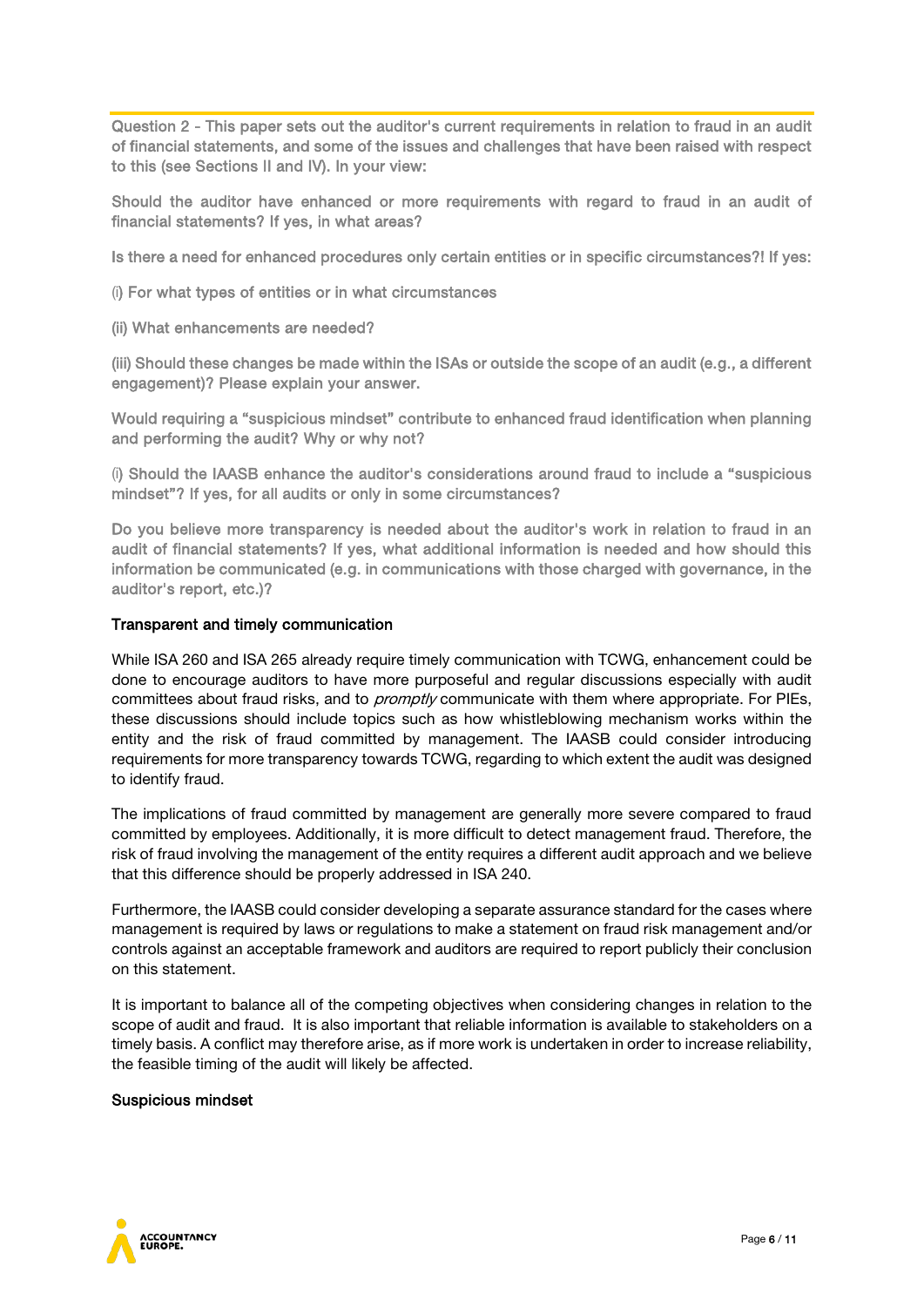We cannot envisage starting all audits from a point of distrust of management. We agree it is important for the auditor to apply professional scepticism at all steps of the risk-based audit process, as well as to consider more external factors and sources of information (media, analysts, etc.). However, starting an audit while questioning management's integrity or assuming that any information provided by the management could be false would not be practicable.

It should be clear that the auditor's responsibility is an obligation of means, not an obligation of result (detecting fraud). To this end, audit firms should be encouraged to develop training and real-life examples of committed frauds to increase the auditors' awareness and scepticism. We invite the IAASB to reinforce the importance of such aspects more clearly rather than introducing new concepts and additional requirements.

## Use of forensic experts

Forensic audit significantly differs from a financial statement audit in terms of its scope and methodology. Forensic experts generally investigate suspected or known fraud with a targeted approach. Consequently, they need to modify their approach when they are used by auditors in the risk identification process of an audit.

There is no recognised definition of a forensic expert. Forensic experts to be involved in financial statements audit should have an understanding of the audit and its objectives. Experts with this profile are scarce and involving them may increase the cost of audit considerably.

Some forensic-type procedures are already incorporated in detailed testing and analytical procedures that are performed by auditors as a result of their risk assessment. The effectiveness of these procedures could be enhanced by more extensive training of auditors about forensic techniques.

Current ISA 240 and other ISAs do not stop auditors from using forensic experts. In fact, these experts are already involved in many audit engagements. We do not think these experts should always be used though, there should always be some sort of a trigger, i.e., an indication of fraud, to involve forensic specialists.

There is also a risk of widening the expectation gap as having these experts do not guarantee that the audit will identify every instance of fraud. A potential revision to ISA 240 may clarify the fact that involving forensic experts will not be a silver bullet but might be useful depending on the circumstances of the audit engagement, and especially in:

- brainstorming discussions during the planning phase of the audit engagement to cover e.g. potential weaknesses in internal control, any history of fraud in the entity's business environment; and/or
- designing specific procedures to address fraud risks, and reviewing the results of these procedures; and/or
- cases when there is high risk of fraud based on to the audit team's assessment

## Use of Technology

Auditors already use computer-assisted audit techniques such as data analytics to identify anomalies and patterns of unusual transactions that might indicate a fraud risk. This enables auditors to target their work effort more effectively on areas with higher risk.

While more extensive use of data and advanced technologies presents an opportunity for identifying and better addressing fraud risks, there are some challenges such as the ones highlighted in the key takeaways from IAASB's roundtable series.

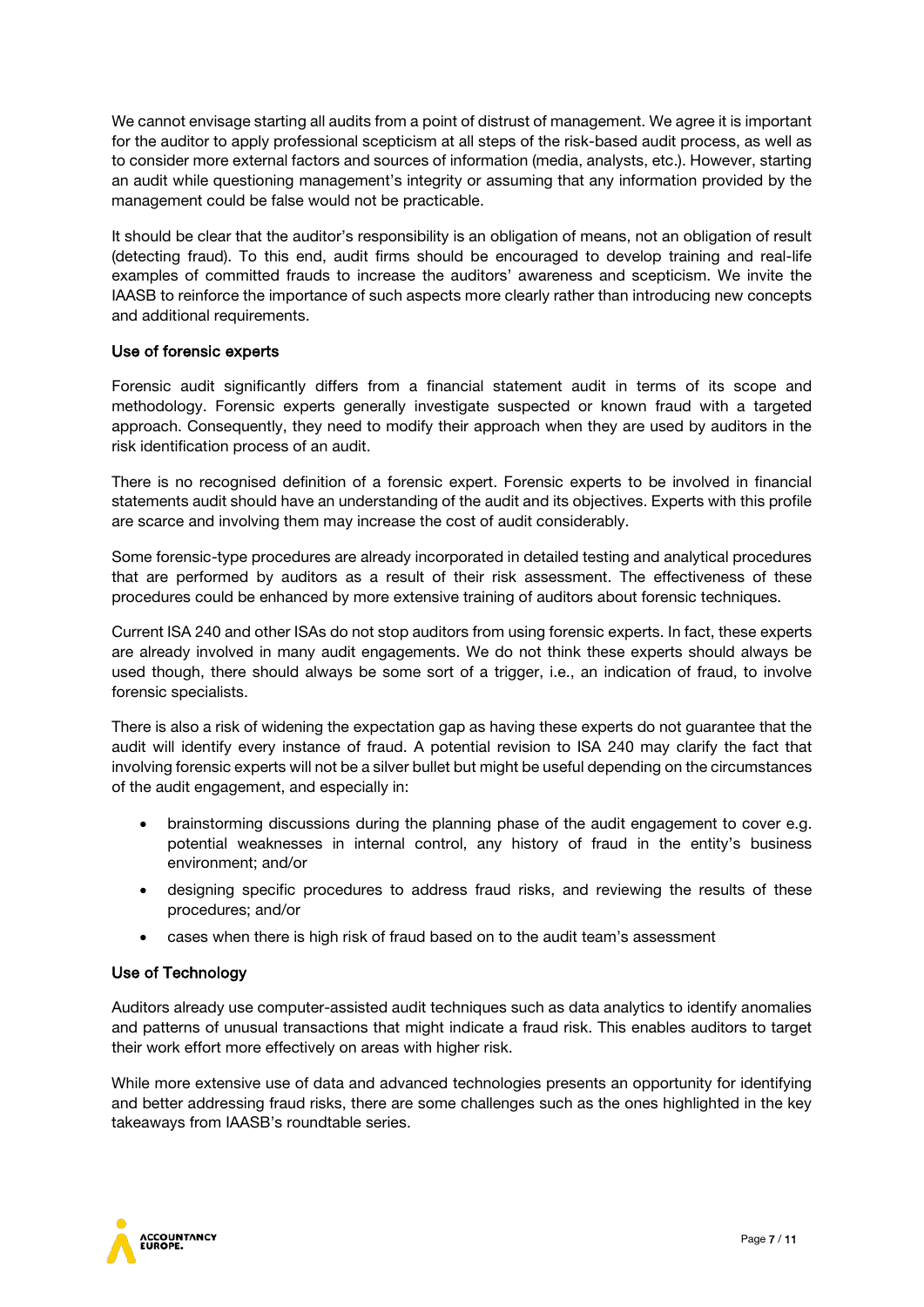With increased dependence on technology, auditors should continue improving their skills in using the tools available. Technologies could particularly help auditors in performing mechanical audit procedures that require limited application of professional judgement. This would allow the auditor to invest more in testing critical areas.

## Importance of corporate culture

An appropriate, effective and adequate corporate governance system is the first line of defence to deter and prevent fraud. Entities need to establish internal controls as part of their corporate governance structure and their board(s) are responsible for overseeing this. Tone at the top, promoting ethical behaviour and monitoring of management´s financial incentives are important elements that can reinforce this particular aspect of the control environment.

When designed and implemented properly, internal controls enable auditors to adopt a more effective and efficient approach by relying on the controls operating effectively (having tested them) and focusing on the areas where there are deficiencies.

# Third-party fraud

The DP explains that third-party fraud is often committed in collusion with employees within the entity. There are also purely third-party fraud issues, e.g., cybersecurity issues which may not necessarily involve intended collusion. In our view, third-party fraud with employee collusion should not be considered as third-party fraud, but as an employee fraud with an external accomplice.

# Engagement quality review

We agree with the measures proposed in the DP and believe that the new set of standards on quality management should facilitate their application. We refer in particular to the general requirement as included in paragraph 25 (b) and related application material (paragraphs A34 and A35) of the ISQM 2 and to ISA 220 (Revised) and its application material (paragraphs A 36, A 54 and A 92) which include explicit references to fraud and going concern.

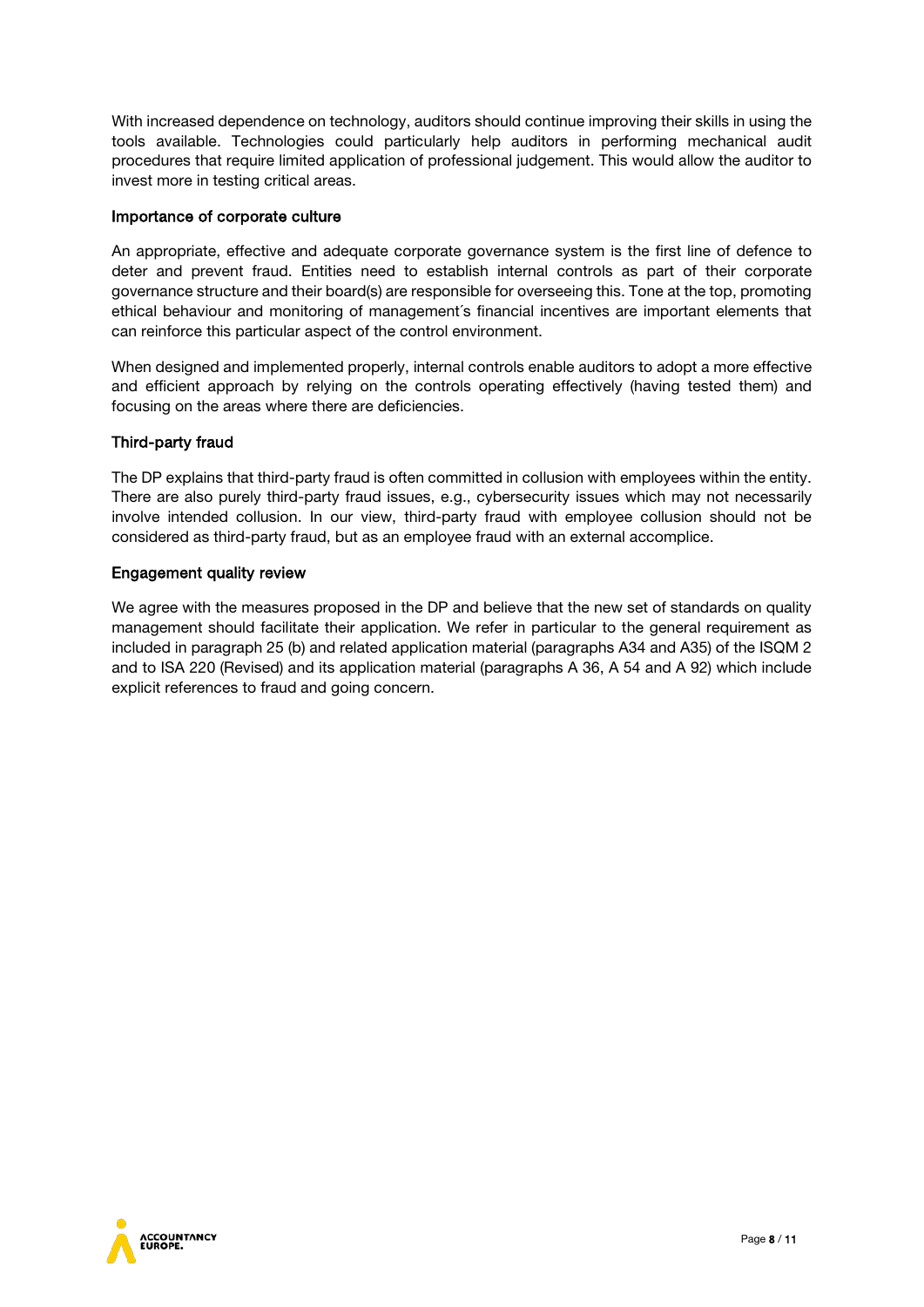Question 3 - This paper sets out the auditor's current requirements in relation to going concern in an audit of financial statements, and some of the issues and challenges that have been raised with respect to this (see Sections III and IV).

In your view:

Should the auditor have enhanced or more requirements with regard to going concern in an audit of financial statements? If yes, in what areas?

Is there a need for enhanced procedures only for certain entities or in specific circumstances? 1 If yes:

(i) For what types of entities or in what circumstances?

(ii) What enhancements are needed?

(iii) Should these changes be made within the ISAs or outside the scope of an audit (e.g., a different engagement)? Please explain your answer.

Do you believe more transparency is needed:

(i) About the auditor's work in relation to going concern in an audit of financial statements? If yes, what additional information is needed and how should this information be communicated (e.g., in communications with those charged with governance, in the auditor's report, etc.)?

(ii) About going concern, outside of the auditor's work relating to going concern? If yes, what further information should be provided, where should this information be provided, and what action is required to put this into effect?

As already indicated, prevention of corporate failure is a priority for management and TCWG. Their timely disclosure of going concern assumptions is therefore key. There is also an important expectation towards TCWG to oversee management's assessment and challenge it in cooperation with internal audit, where appropriate.

As the primary responsibility for assessing whether an entity is a going concern lies with management, more detailed and considered disclosures should be required from management to explain why the entity is a going concern according to their assessment<sup>[3](#page-8-0)</sup>. The appropriateness of preparing the financial statements on a going concern basis comes down to the reliability and relevance of the evidence regarding the assumptions made by management. We acknowledge that this is not in the remit of the IAASB's standard setting area and that part of the problem lies in the accounting standards, which present, for many right reasons, a low hurdle for an entity to be classified as a going concern.

If such disclosures were to be required, it would be feasible to further extend the auditor's role regarding these statements. In this regard, auditing standards should proactively support the widening role of auditors on going concern. This should enhance auditors':

• risk assessment adaptability and agility in selecting the most appropriate risk assessment procedures and considerations for given circumstances

<sup>&</sup>quot;[…] The topic of going concern has been identified as a potential agenda item to be covered in the IASB's upcoming agenda consultation, for which it will be publishing a request for information in March 2021. In the meantime, it is important to remember what currently applicable IFRS Standards require in relation to going concern assessments—disclosures about not only material uncertainties but also significant judgements."



<span id="page-8-0"></span><sup>&</sup>lt;sup>3</sup> We understand that some requirements of disclosures already exist and not only related to the material uncertainty. We refer to the following recent communication from the IFRS Foundation:

[https://www.ifrs.org/news-and-events/2021/01/ifrs-foundation-publishes-edu-material-to-support-companies-in-applying-going-concern](https://www.ifrs.org/news-and-events/2021/01/ifrs-foundation-publishes-edu-material-to-support-companies-in-applying-going-concern-requirements/)[requirements/](https://www.ifrs.org/news-and-events/2021/01/ifrs-foundation-publishes-edu-material-to-support-companies-in-applying-going-concern-requirements/)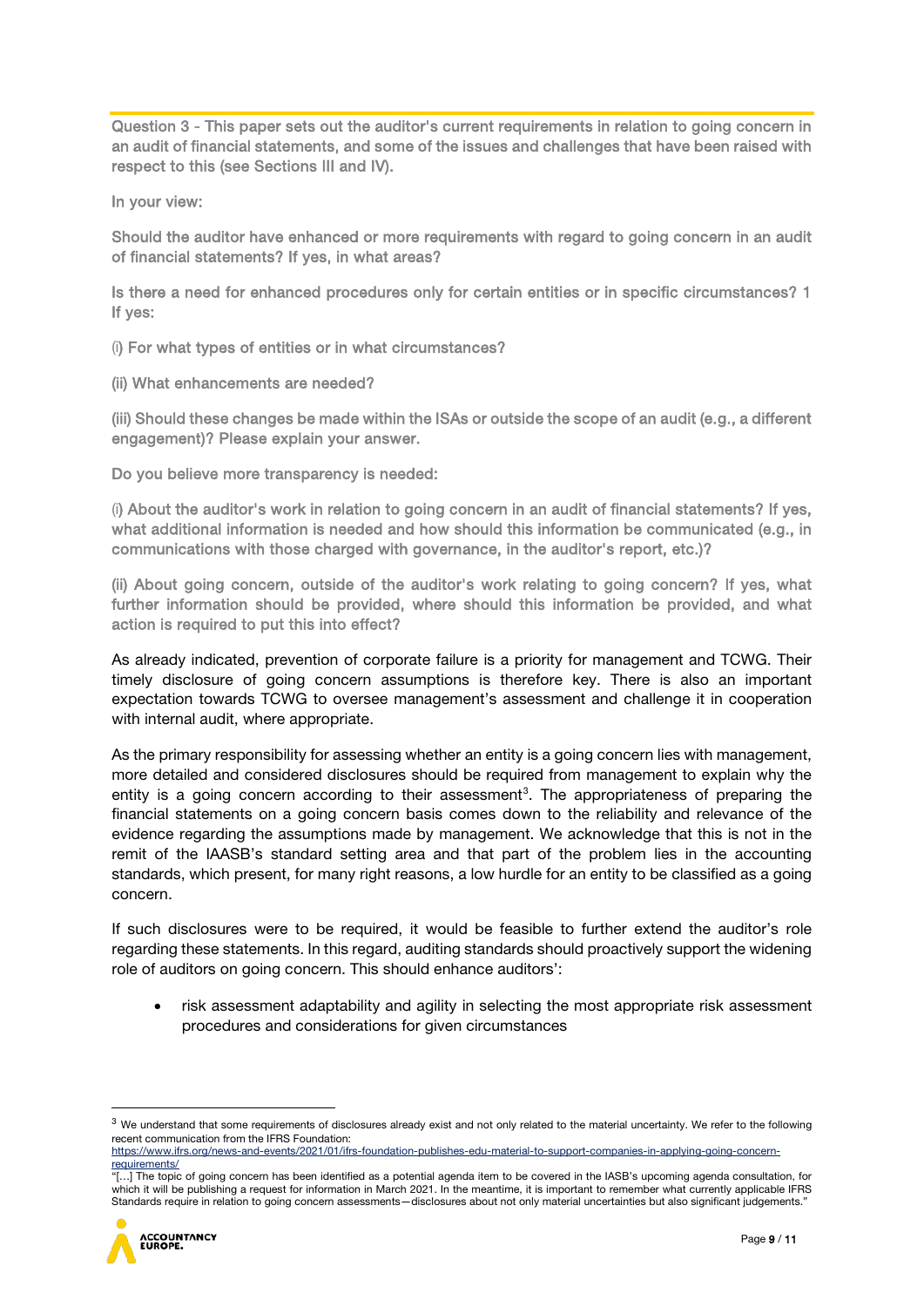• work effort in considering more matters and wider context in the evaluation of entities' assessment of going concern, including consideration of relevant contradictory evidence that challenges management assessment

When performing the risk assessment for the planning of the audit, according to ISA 315 (Revised), auditors have to collect relevant information . During this assessment, auditors should give greater consideration to relevant 'external red flags' in their evaluation of going concern, for example based on information included in analyst reports and relevant developments in the environment in which the company operates

Broadening of auditors' work effort will require that auditors keep enhancing their skills and competences. This relates especially to cash flows, liquidity, financing, (worst case) scenario analysis and (reverse) stress testing in the context of evaluating the management's going concern assessment. Moreover, for some areas of work, audit teams might need to use experts, for example, a restructuring expert in case the entity needs to undergo restructuring to survive. In such circumstances, cooperation and intensive communication with TCWG are necessary.

Additionally, any decision as to whether the extension of auditor's role could be part of the statutory audit, or of a separate engagement would need further consideration on how the challenges to achieve this can be overcome. Nevertheless, there needs to be serious consideration of the greater public interest here, as undertaking significantly more work on going concern, such as in-depth working capital reviews, etc. could have a significant impact to the current reporting timetable of many entities.

The current circumstances with the COVID-19 crisis could provide a testing ground for both reporting and auditing issues related to going concern. The IAASB could consider analysing the developments after the 2020 year-end reporting period and monitor how going concern is dealt with by entities and their auditors.

## Assessment for longer than 12 months

Some stakeholders suggest that entities should include more details in their annual report on the going concern assumptions and on the key business risks that impact the business viability in a longer term, i.e. from 12 months - as currently required - to 24 months or more (depending on the industry or the financing of the entity). Such timeframe would require changes in the accounting standards and could be more useful to stakeholders. In any case, the period of the auditor's assessment should be consistent with the period of assessment by management.

Nevertheless, it is important to note that the further into the future management or the auditor look, the less reliable the assumptions and estimates will be. Also, today's fast pace of change seems to make this even worse than in the past. The issue may be more about the fact that stakeholders now need broader information, including environmental, social and governance information in order to assess the entity's resilience.

## Concept of resilience

Considering the stakeholders' need for broader information and the fact that large PIEs become more systemic and of greater public interest, sustainability reporting and its link to the resilience of an entity could be an area that the IAASB should monitor and consider developing separate assurance standards in the future on.